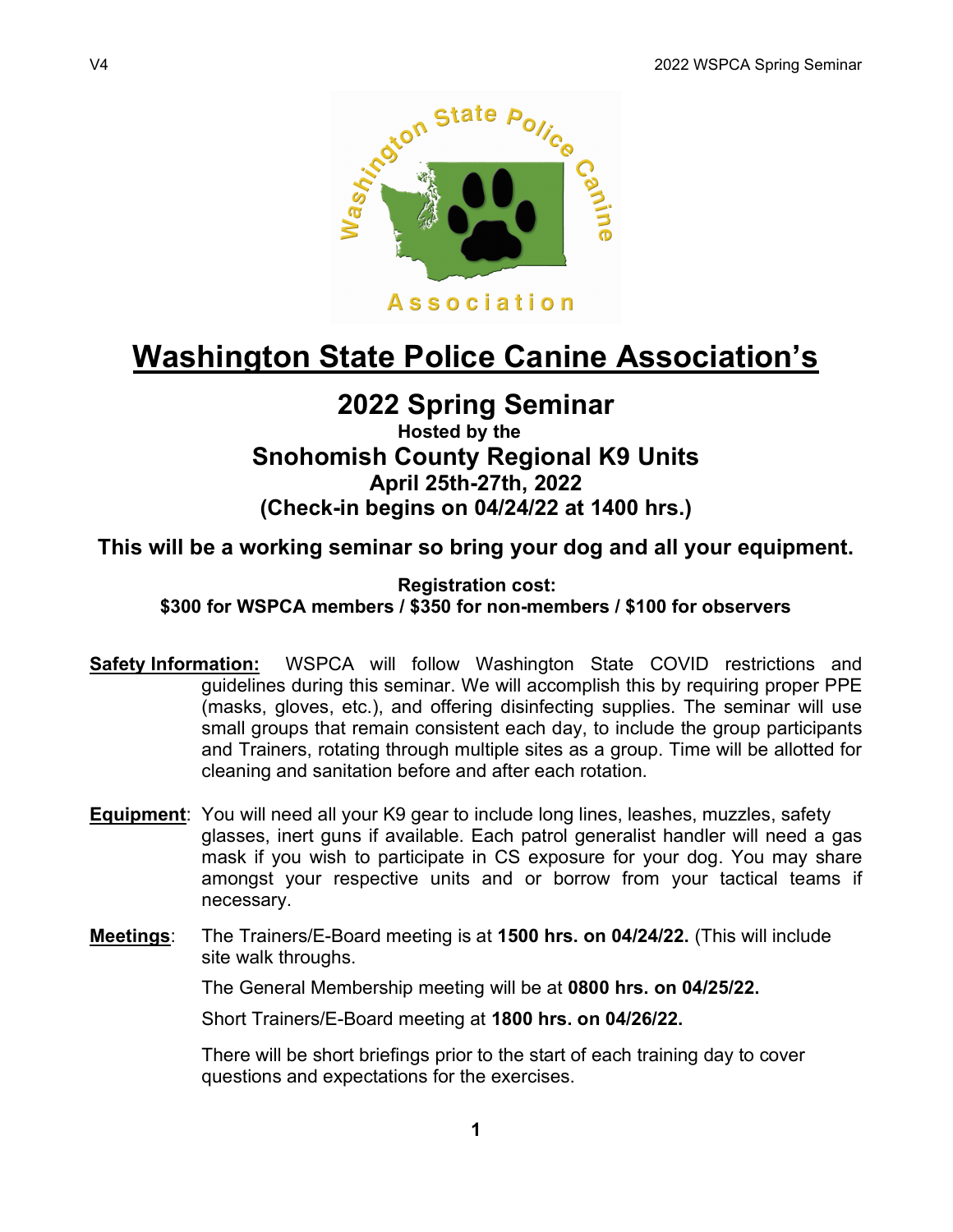#### Training: \*\*Working portions of this seminar will be in the daytime.

Generalist/Patrol Scenarios: Generalist teams will be training in the northern portion of Snohomish County near Arlington. The focus for generalist teams will be scenario-based training throughout the seminar. Plan to be challenged as a team as well as be observers of others to gain further insight on how others approach problems.

Explosives and Narcotic Scenarios: Training locations will also be in north Snohomish County, to include vehicles, rooms, office areas, buses or semi's, area searches, and parcels.

Trainers: Patrol Generalist Trainers contact Brandon McCullar (b.mccullar@snoco.org), Narcotics Detection Trainers contact Brad Smith (bsmith@marysvillewa.gov), Explosive Detection Trainers contact Linda Binkley (bink440@gmail.com) to confirm your spot as a trainer otherwise you must attend as a working K9 team and pay the seminar fee. If you would like your own room, the WSPCA will REIMBURSE YOU AT SEMINAR CHECK IN for ONE HALF the hotel cost, the other half is up to you/your agency. \*\*YOU ARE RESPONSIBLE FOR BOOKING YOUR ROOM\*\*.

Quarry: Quarries wishing to attend must confirm your spot as a quarry with Brandon McCullar (b.mccullar@snoco.org). To be cost effective it is vital you RSVP to be sure we have a spot for you. Quarry experience is not required, but we strongly encourage those who endeavor to be a handler and train dogs to attend.

The quarries working all 3 days will be provided per diem from the WSPCA, (if from out of town and a hotel stay is required). Quarries will need to room with handlers from the agency they are representing. If unable to room with a handler, the WSPCA will pair you with another solo quarry. If you would like your own room, the, WSPCA will REIMBURSE YOU AT SEMINAR CHECK IN for ONE HALF the hotel cost, the other half is up to you/your agency. \*\*YOU ARE RESPONSIBLE FOR BOOKING YOUR ROOM\*\*.

Hotel: The host resort where all the meetings and banquet will be held is Angel of the Winds Casino Resort. The rate is \$179 and dogs must stay in your vehicle. No dogs inside the resort or hotel. No exceptions. Rooms are limited so please do not wait to book your room. They will only block out 50 for us. There are plenty more but that's all they will block. Call 360-474-9740 to book your room. Let them know you are attending the WSPCA seminar and give them code 3228. The cut-off date is 04/10/22.

We do have an over-flow hotel, which is the Best Western Plus (approximately 10min drive from host hotel). It is new and very clean, and working dog friendly. You may book here if you prefer not to be at the casino or if you book late and miss out on the casino. The government room rate is \$116 and they have a very nice continental breakfast included. To make reservations call 360-363-4321 and tell them you are with the WSPCA seminar. Cutoff date is 04/10/22. Please email Brandon McCullar (b.mccullar@snoco.org) if you end up booking here so I can look into the necessity of a shuttle for banquet night.

# Angel of the Winds Casino Resort

3438 Stoluckquamish Lane, Arlington WA 98223 360-474-9740